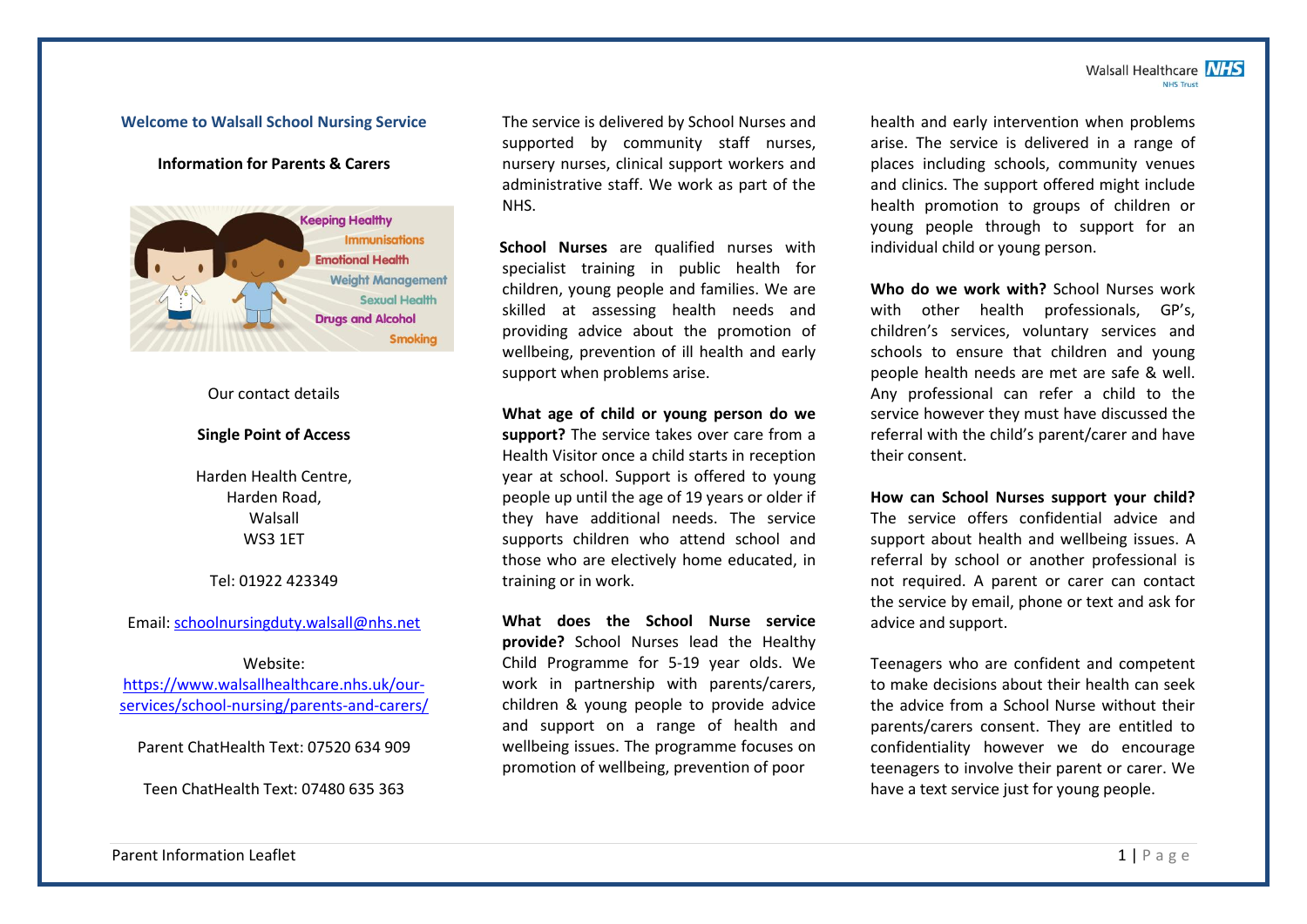#### Walsall Healthcare **NHS NHS Trust**

**How does the service provide advice & support?** The service offers advice and support in a number of ways and for a range of physical, emotional health and behavioural issues. Advice and support can be accessed via our websites, phone/email or text, workshops & group interventions or health assessments.

**What happens when a parent/carer contacts the service for support or a child is referred by a professional to the service?**

A nurse will listen to the concerns that a parent/carer or young person has and discuss the ways that the service might be able to support.

A pathway approach is used which enables a child or young person to have access to the right support at the right time. This might mean that advice is given during a telephone or text conversation, or that a workshop or group intervention is offered. If further support is need then a child or young person might be offered a health assessment with a nurse.

Sometimes other services might be better placed to support a child or young person. A nurse can support access to other services or with a parent's consent make a referral to another service.

**National Child measurement Programme (NCMP)** The service delivers the NCMP. Children in reception year and year 6 are offered height and weight checks. Parents/carers are informed about when this programme takes place in their child's school and can withdraw their child from the programme.

## **Continence (day time and night day wetting)**

The service provides advice and support for children who wet the bed and/or are not toilet trained. Continence products might be supplied on prescription after an assessment by a nurse.

*\****Confidentiality and information sharing.** *All professionals have a legal duty to keep children safe. Sometimes it is necessary to share information with social services to protect a child. We will talk to you if we have such concerns and explain that we need to talk with a social worker.*

### **Service Operating Hours**

The service operates between 9am and 5pm weekdays including during the school holiday periods.

The service does not operate at weekends or during bank holiday.

## **Out of Hours**

Text messages and emails can be sent to the services outside of the working hours. However these will not be responded to until the service re-opens. Our email and text service will send an automated response which will provide information about services that can support if more urgent help is required.

Our websites have access to lots of information on a range of health and wellbeing topics and can be accessed at anytime.

Health for Kids [www.healthforkids.co.uk](http://www.healthforkids.co.uk/) has games and activities for children and pages for parent/carers.

Health for Teens [www.healthforteens.co.uk](http://www.healthforteens.co.uk/) is a site for young people and has blogs and information for young people.